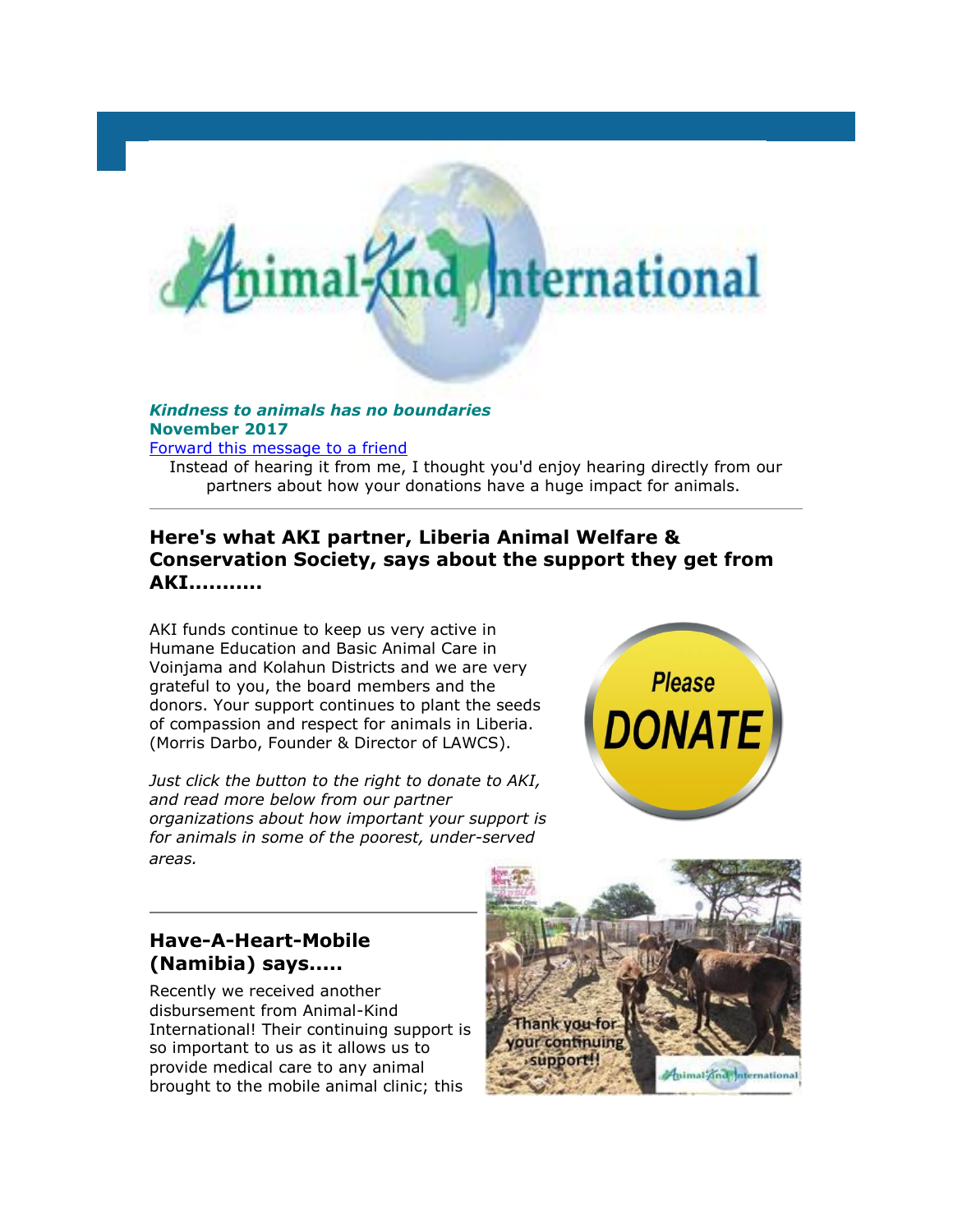might be dogs, cats, horses or donkeys. We are forever grateful for their financial support; having to turn an animal in need away would break our hearts - and now we don't need to. THANK YOU Animal-Kind International and everyone donating to them - your help is changing the lives of Namibia's poorest animals.

## **Mbwa wa Africa (Arusha, Tanzania) says....**

We are happy and proud to be one of AKI's partner organizations. Next to other donors which are making it possible to run our rabies vaccination and spay neuter campaigns, the unrestricted funds from AKI are getting us through hard times when it comes to salaries and maintenance. Karen, thanks for all the hard work you do to get support and funding for us and the other AKI partner organizations. (Photo: MwA's Jens is carrying Lady, rescued after being hit by a car, her eye had to be removed.)



#### **Helping Hands for Hounds of Honduras says......**

Animal-Kind International has consistently supported Helping Hands for Hounds of Honduras. AKI helps not only with financial support to treat, vaccinate and spay/neuter abandoned, sick and injured dogs and cats, they also help with food, construction, and paying people to help with the cleaning and upkeep of the shelter. Knowing they are there to support and give advice is a big plus in a country with little regard for animals left to die on the streets. (Photo: Pilar not only provides intensive care, end of life care, and lifelong sanctuary to animals-in-need in Honduras, she is motivating the next generation of animal activists.)

**Uganda Society for the Protection & Care of Animals says....**

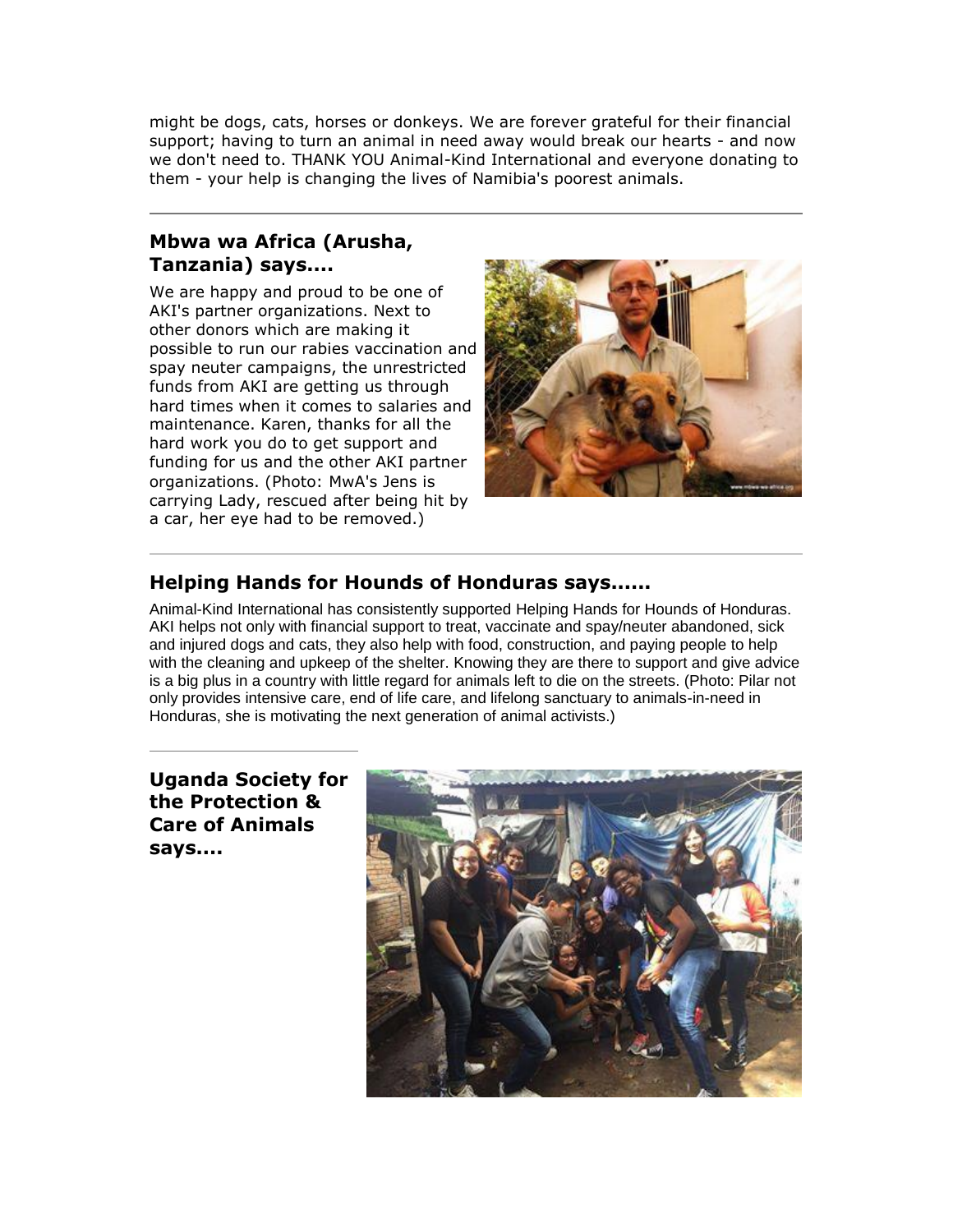#### THANK YOU TO AKI AND ALL THE DONORS

Without your donations we would not be able to rescue so many cats, kittens, puppies, and dogs. Your donations help us greatly with providing transport for rescues, give the animal's adequate treatments for their condition and care so they can get a second chance in their life through adoption.Thank you all. Most appreciated. (Photo: The USPCA team minus shelter manager Alex-showing off their new uniforms, purchased with AKI donor funds-with some very cute USPCA puppies.)



#### **Our very talented website designer, Deb, says.....**

I just wanted to share with everyone what motivates me to work with Animal-Kind International. I have known Deborah Binns for over 10 years. She founded Kingston Community Animal Welfare, one of AKI's Partner Organizations. Deb asked me to work with AKI because this is how her org is able to get financial help. Deborah uses donations from AKI and supplements them with her own money to help Jamaica's street animals. This is one dog that I fell in love with-her name is Tinkerbell! Deborah found her and she



was so hungry that she tried to eat a banana peel! Deborah was able to save her and get her into a foster home so she could get healthy. I love people like Deborah because she is doing something to save the animals in her community. Karen Menczer runs AKI and I know personally that 100% of the donations they receive goes to their partner organizations. If you have an extra 10 bucks please consider donating to AKI and designate Jamaica so we can help my friend continue to help animals like Tinkerbell!

**Here's what 94 of AKI donors, volunteers, and supporters think about AKI (and thanks to them, we've been designated a Great Non-Profit once again!): [https://greatnonprofits.org/org/animal-kind-international](http://cts.vresp.com/c/?AnimalKindInternatio/c7c2460490/4d75da415c/72ed87a0f3)**

> **Also, please see our AKI Blog, [https://www.animal-kind.org/aki-blog](http://cts.vresp.com/c/?AnimalKindInternatio/c7c2460490/4d75da415c/d3884301c5)**